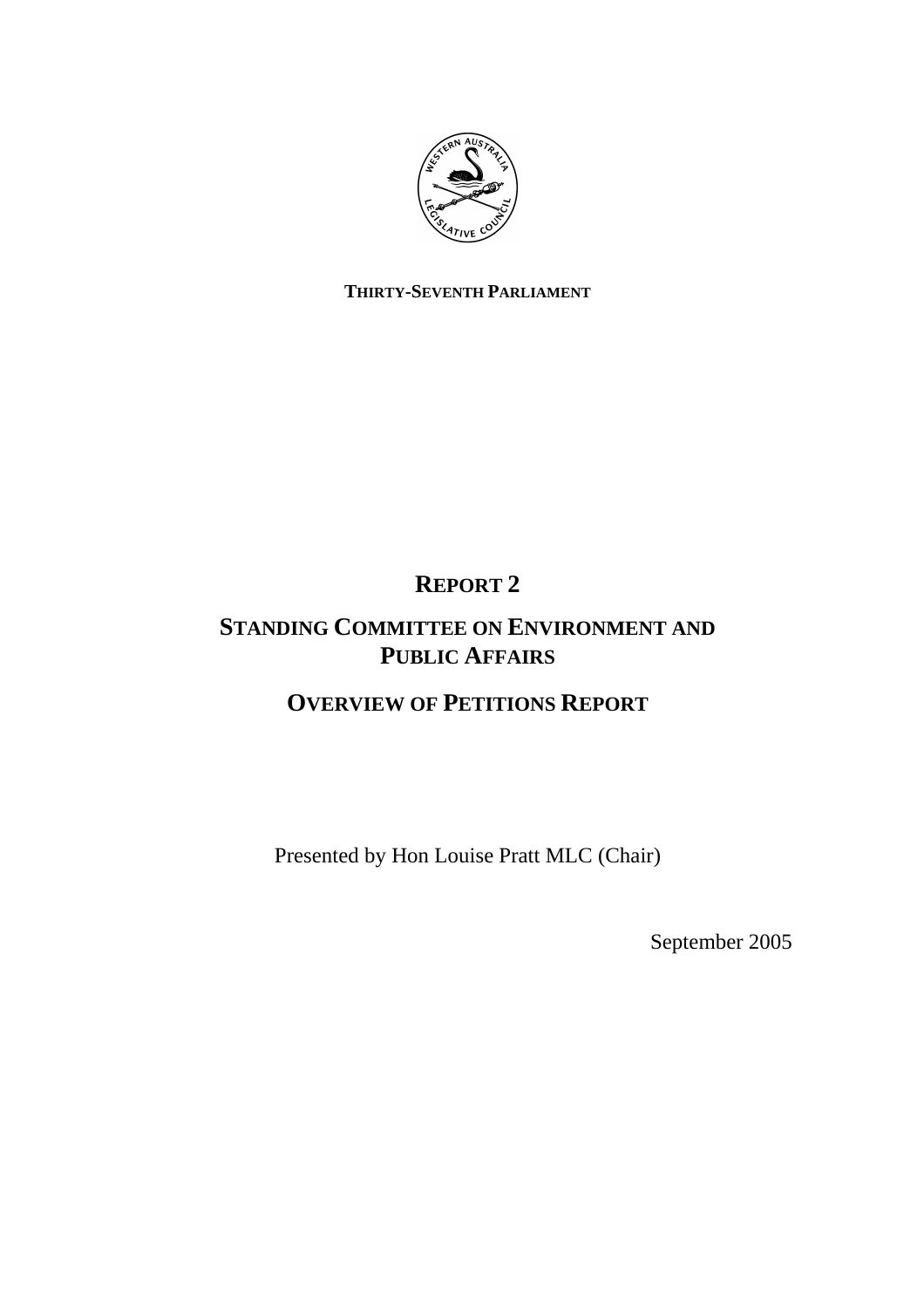## **STANDING COMMITTEE ON ENVIRONMENT AND PUBLIC AFFAIRS**

### **Date first appointed:**

August 17 2005

#### **Terms of Reference:**

The following is an extract from Schedule 1 of the Legislative Council Standing Orders:

### "**1. Environment and Public Affairs Committee**

- 1.1 An *Environment and Public Affairs Committee* is established.
- 1.2 The Committee consists of 5 members.
- 1.3 The functions of the Committee are to inquire into and report on
	- (a) any public or private policy, practice, scheme, arrangement, or project whose implementation, or intended implementation, within the limits of the State is affecting, or may affect, the environment;
	- (b) any bill referred by the House; and
	- (c) petitions.
- 1.4 The Committee, where relevant and appropriate, is to assess the merit of matters or issues arising from an inquiry in accordance with the principles of ecologically sustainable development and the minimisation of harm to the environment.
- 1.5 The Committee may refer a petition to another committee where the subject matter of the petition is within the competence of that committee.
- 1.6 In this order **"environment"** has the meaning assigned to it under section 3(1), (2) of the *Environmental Protection Act 1986*."

#### **Members as at the time of this inquiry:**

| Hon Louise Pratt MLC (Chair)                              | Hon Paul Llewellyn MLC       |  |
|-----------------------------------------------------------|------------------------------|--|
| Hon Bruce Donaldson MLC (Deputy Chair)                    | Hon Robin McSweeney MLC      |  |
| <b>Hon Kate Doust MLC</b>                                 |                              |  |
| Staff as at the time of this inquiry:                     |                              |  |
| Stefanie Dobro, Advisory Officer (General)                | Mark Warner, Committee Clerk |  |
| <b>Address:</b>                                           |                              |  |
| Parliament House, Perth WA 6000, Telephone (08) 9222 7222 |                              |  |
| lcco@parliament.wa.gov.au                                 |                              |  |
| Website: http://www.parliament.wa.gov.au                  |                              |  |
| ISBN 1920886508                                           |                              |  |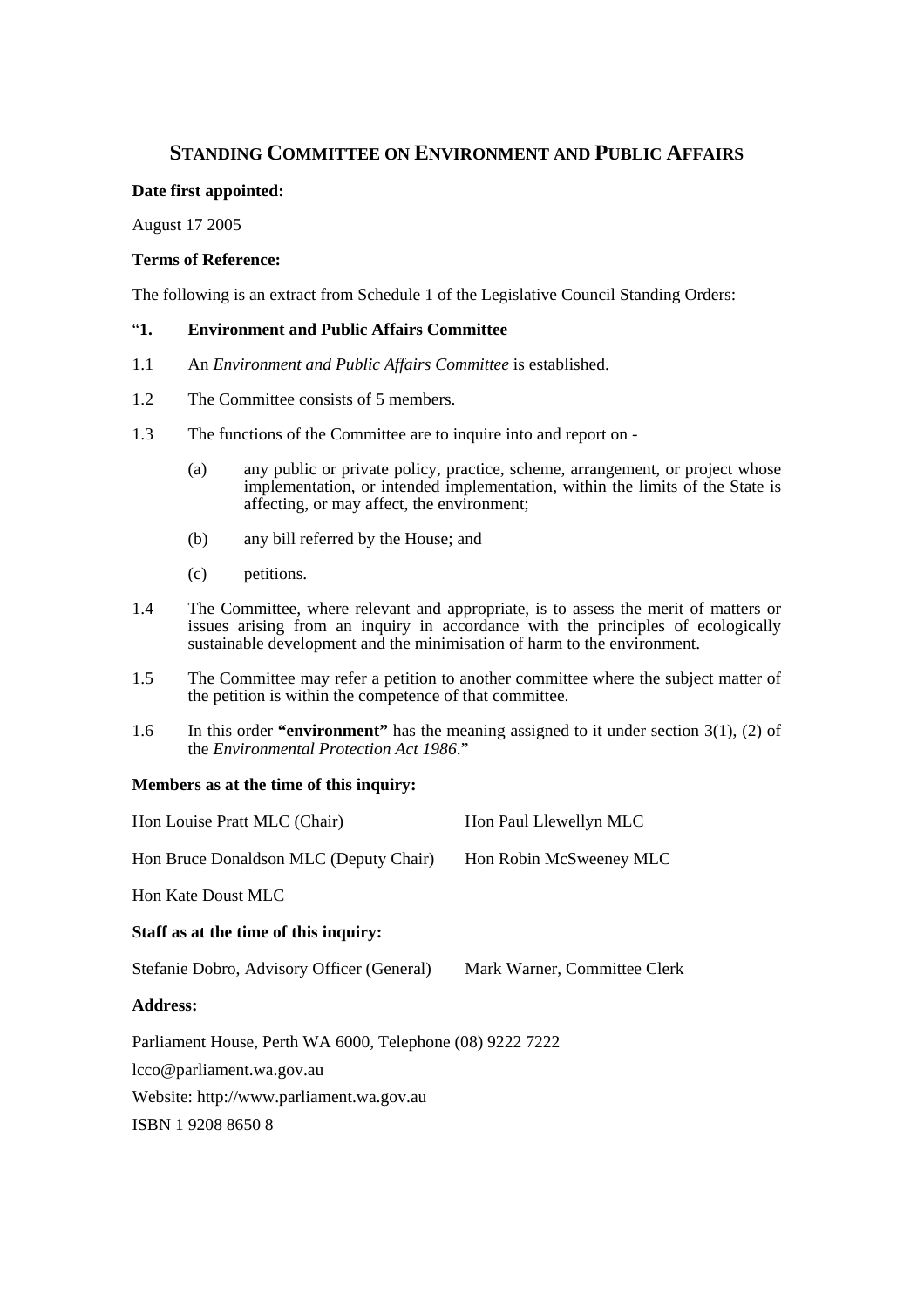## **CONTENTS**

| 1                           |  |  |
|-----------------------------|--|--|
| $\mathcal{D}_{\mathcal{L}}$ |  |  |
| 3                           |  |  |
|                             |  |  |
|                             |  |  |
|                             |  |  |
|                             |  |  |
| 4                           |  |  |
| 5                           |  |  |
|                             |  |  |
|                             |  |  |
|                             |  |  |
|                             |  |  |
| 6                           |  |  |
|                             |  |  |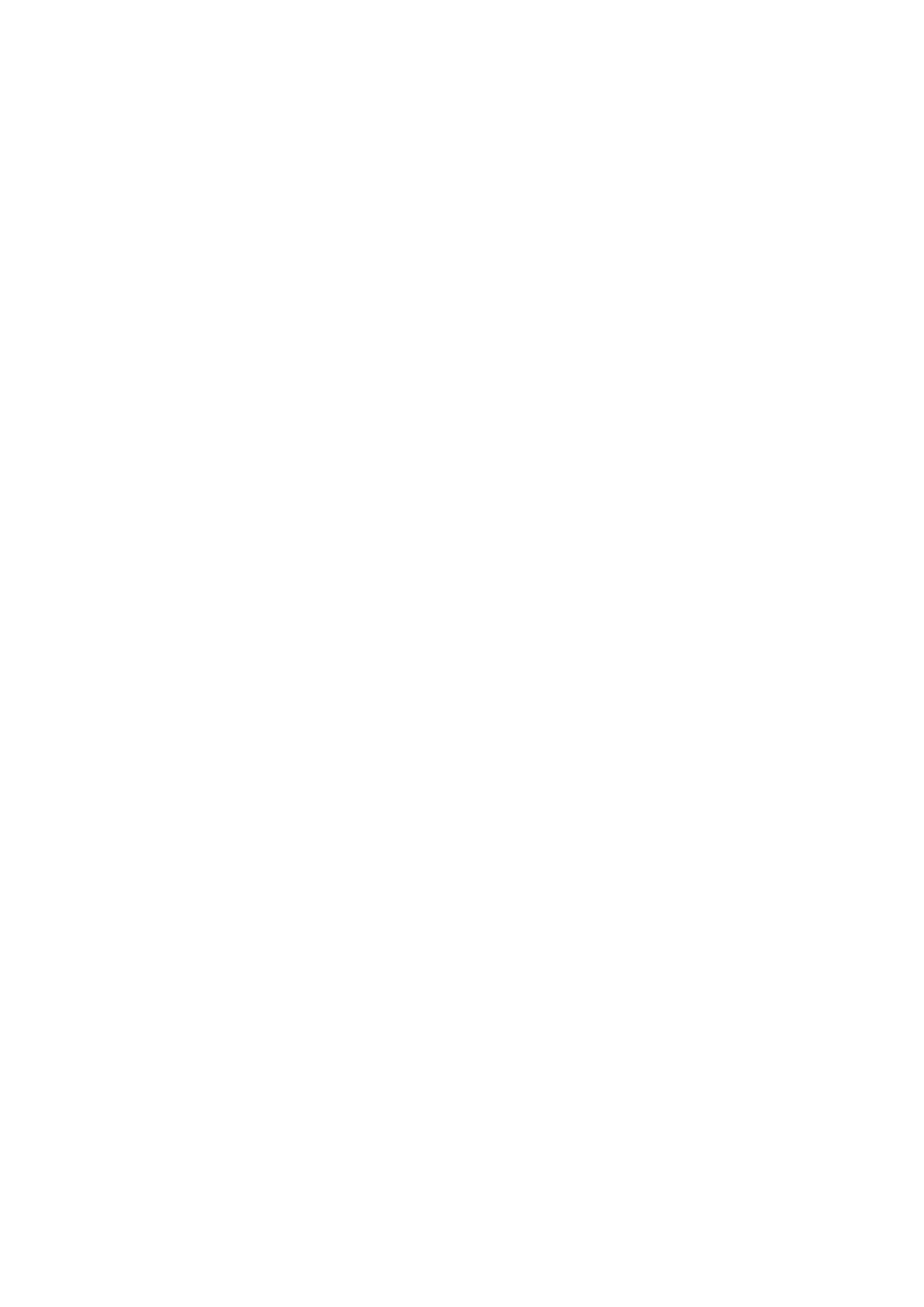#### **REPORT OF THE STANDING COMMITTEE ON ENVIRONMENT AND PUBLIC AFFAIRS**

### **OVERVIEW OF PETITIONS**

### **1 INTRODUCTION**

1.1 This report provides an overview of the petitions considered by the Legislative Council Standing Committee on Environment and Public Affairs (**Committee**) from May 2005 to August 31 2005. The report is the first petitions overview report of the new Committee.

## **2 HISTORY AND PURPOSE OF THE COMMITTEE**

- 2.1 The Committee was appointed by the Legislative Council on August 17 2005, during the first session of the Thirty-Seventh Parliament. The Committee continues the work of the previous Environment and Public Affairs Committee (May 2001 - August 17 2005) with a membership of five.
- 2.2 The functions of the Committee are to inquire into and report on public or private policies, practices, schemes, arrangements or projects in Western Australia which affect or may affect the environment, as well as any bill referred by the House and petitions. The terms of reference of the Committee are published at the front of this report.
- 2.3 The Committee's terms of reference provide that, where relevant, it is to assess the merit of matters or issues arising from an inquiry in accordance with the principles of ecologically sustainable development and the minimisation of harm to the environment. The concept of ecologically sustainable development was adopted as a goal by Australian governments, including Western Australia, in 1992 following the Earth Summit in Rio de Janeiro, Brazil. Ecologically sustainable development (**ESD**) is a philosophy defined by the National Strategy for Ecologically Sustainable Development as "…*development which aims to meet the needs of Australians today while conserving our ecosystems for the benefit of future generations.*" 1
- 2.4 The term ESD is associated with the concept of 'sustainability' and the Committee notes the State Sustainability Strategy launched by the Western Australian Government in September 2003.<sup>2</sup>

<sup>1</sup> See http://www.deh.gov.au/esd/national/nsesd/strategy/intro.html#WIESD (accessed on 14/09/05).

<sup>2</sup> http://www.sustainability.dpc.wa.gov.au/docs/Strategy.htm (accessed on 29/08/05).

G:\DATA\EV\EVrp\ev.all.050922.rpf.001.xx.a.doc 1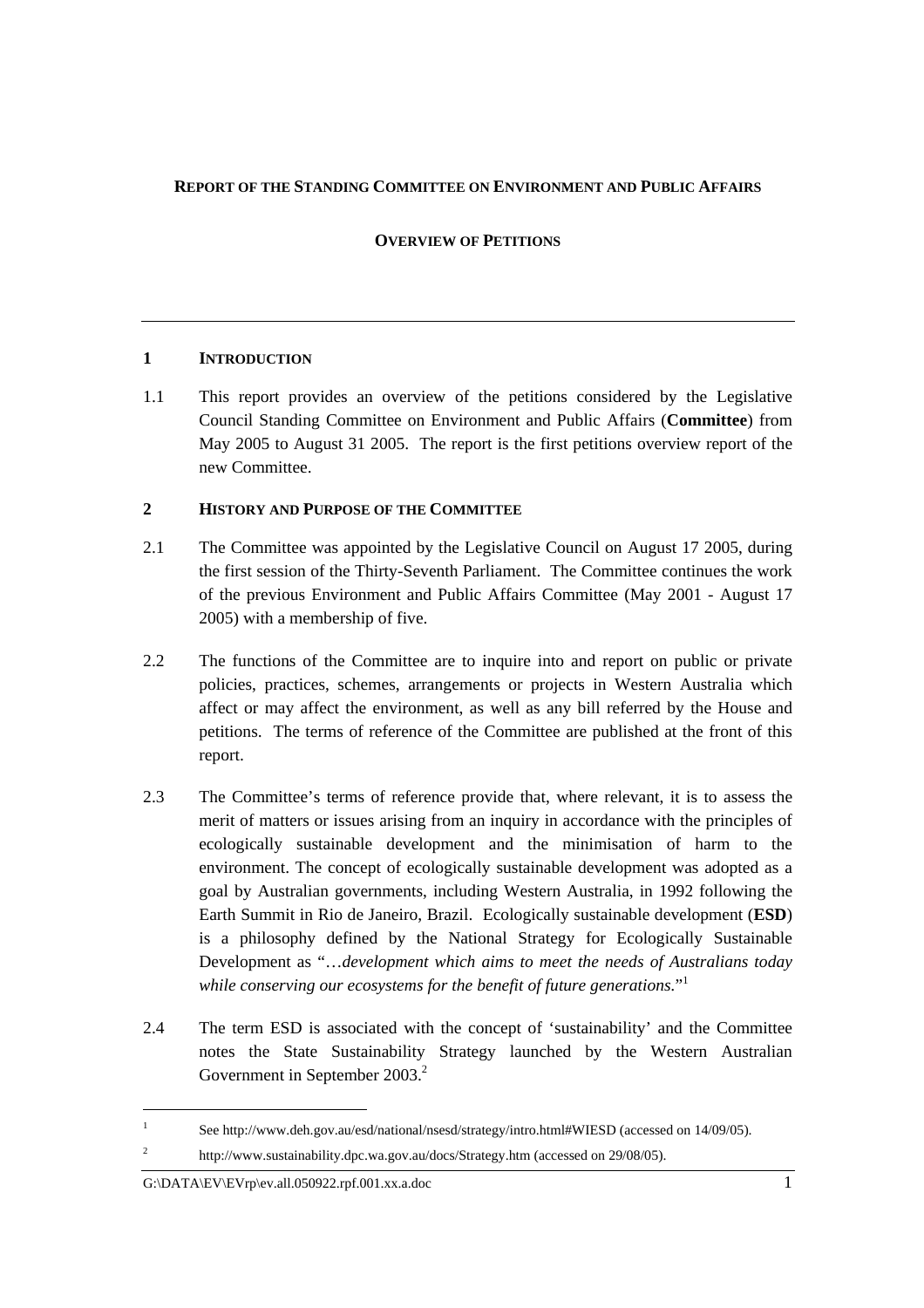## **3 PETITIONS**

- 3.1 A function of the Committee, as provided by its term of reference 1.3(c), is to inquire into and report on petitions.
- 3.2 A petition is a request for action by the Legislative Council from a citizen or resident or a group of citizens or residents. The Committee considers petitions that have been tabled by a Member of the Legislative Council on behalf of a person or groups within the community.
- 3.3 When reviewing petitions, the Committee seeks to provide a forum for public discussion on matters of community interest and to allow interested persons, or groups, to bring their concerns to the attention of the Legislative Council.
- 3.4 The Western Australian Legislative Council is the only House of Parliament in Australia that refers all petitions to a committee for inquiry and report.<sup>3</sup> In many other jurisdictions petitions are simply recorded in *Hansard* and no further investigation is undertaken.

## **Petitions process adopted by the Committee**

- 3.5 Once tabled in the Legislative Council, all petitions stand automatically referred to the Committee. Upon receipt, the Committee generally writes to the tabling Member and to the principal petitioner inviting a 1-2 page submission providing further information on the matters and issues raised in the petition. The Committee also, where appropriate, writes to the relevant Minister(s) seeking comment on the content of the petition and any submissions received. The Committee may also make preliminary investigations to obtain background information on the issues from government agencies, private organisations and individuals.
- 3.6 The Committee considers the submissions and other information received and resolves to either:
	- a) finalise the petition, that is to not inquire further into the petition; or
	- b) formally inquire into the petition.
- 3.7 Where a petition concerns a subject matter that is within the terms of reference of another standing committee of the Legislative Council, the Committee may refer the petition to that committee for inquiry and report, as provided by the Committee's term of reference 1.5.

 $\overline{a}$ 

<sup>3</sup> In Queensland, the Clerk of the Parliament sends petitions the relevant Minister. The Minister may respond to the Clerk, who then tables the response, forwards a copy of the response to the tabling Member and publishes the response on the Parliament's website. Please see http:// www.parliament.qld.gov.au/EPetitions\_QUL/HTLM/MinisterialResponse.htm (accessed on 13/09/05).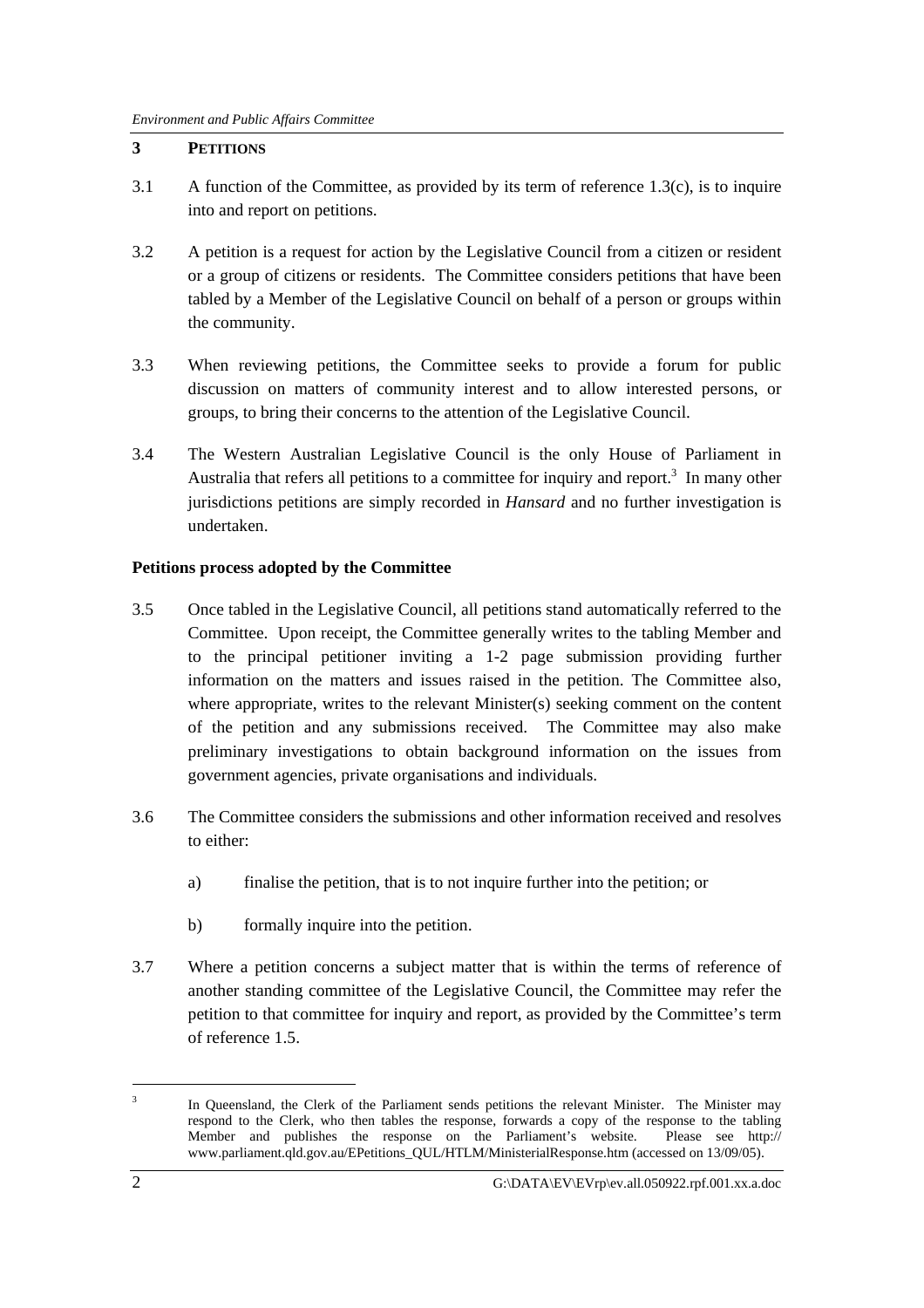- 3.8 The Committee may resolve to finalise a petition without formally inquiring into it in the following circumstances:
	- a) if the Committee considers that the issues raised in the petition have been or are being adequately dealt with;
	- b) if the issues raised in the petition will be or have been considered and/or debated by the Legislative Council;
	- c) if the Committee considers that the issues raised in the petition have been taken as far as possible at the time; or
	- d) if the Committee has not received any submissions in response to its invitation to provide further information on the content of the petition.
- 3.9 In many cases where the Committee finalises a petition there has been some resolution of the matters or issues raised.
- 3.10 When the Committee resolves to finalise a petition it advises the tabling Member and the principal petitioner.
- 3.11 If the Committee resolves to formally inquire into a petition, it may:
	- arrange hearings at which discussion occurs on the various issues raised in the petition;
	- gather additional information; and
	- prepare a report on the petition for tabling in the Legislative Council.

#### *Reporting to the Parliament*

3.12 The Committee has resolved to report regularly to the Parliament on the progress of petitions that stand referred to the Committee under Standing Order 134(a)(i) of the Legislative Council Standing Orders.

#### *Ombudsman*

- 3.13 Certain issues or matters raised in a petition may come under the Ombudsman's jurisdiction as set out in the *Parliamentary Commissioner Act 1971*.
- 3.14 The Committee intends to liaise with the Ombudsman's office in recognition of the fact that a matter raised by a petition may have been previously considered or could currently be under consideration by that office.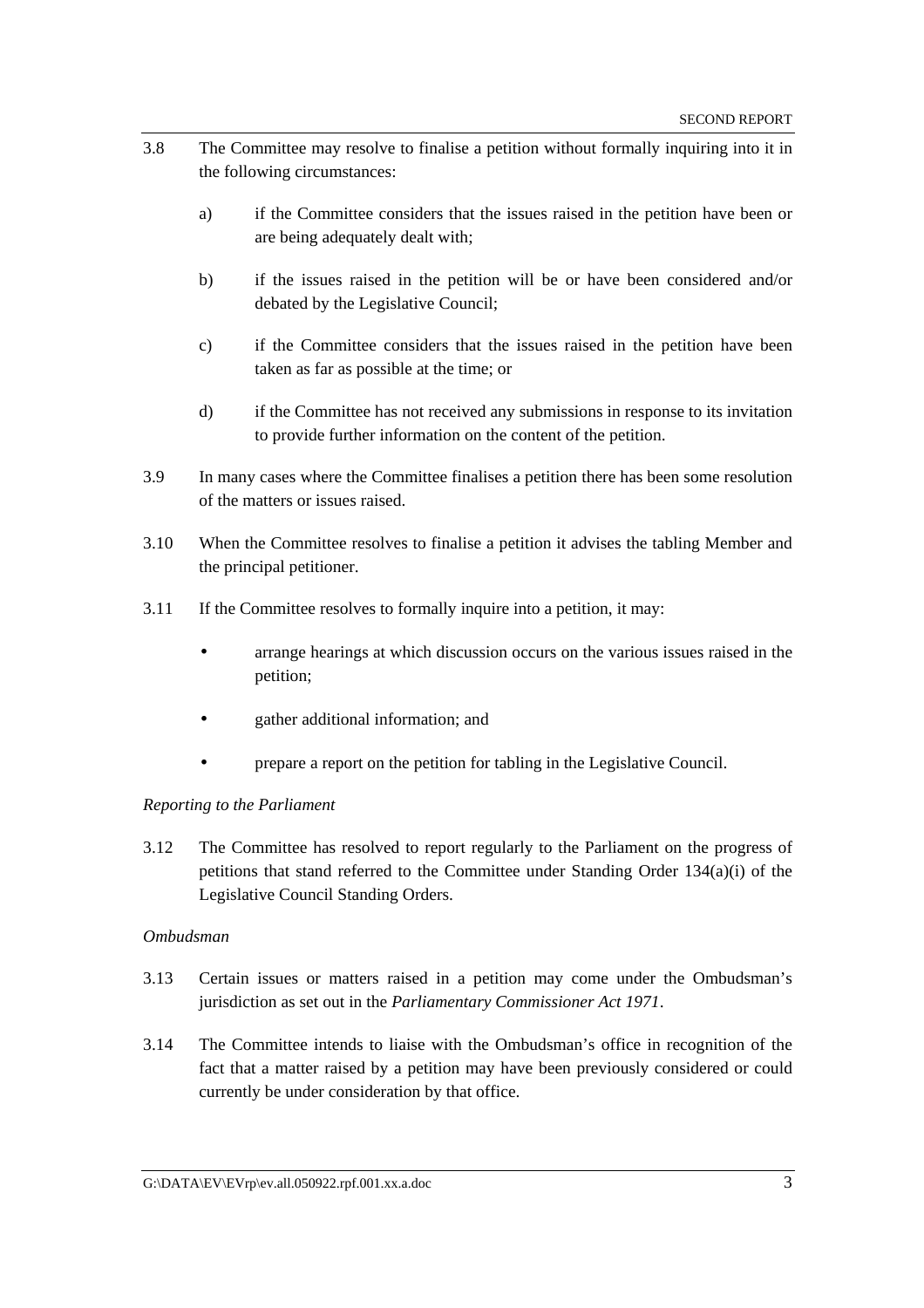## *General*

3.15 All transcripts of evidence given in public, all of the Committee's reports and relevant Government responses are available from the Parliament of Western Australia website at http://www.parliament.wa.gov.au. Committee reports can be purchased from the State Law Publisher and are also available at the Alexander Library and other selected libraries.

## **4 PETITIONS TABLED BETWEEN MAY 3 2005 - AUGUST 31 2005**

- 4.1 Following is an overview of the 17 petitions tabled in the Legislative Council between May 3 2005 and August 31 2005 which have been received for consideration by the Committee.
- 4.2 The Committee has finalised four of the petitions that have come before it. The remaining 13 petitions are the subject of ongoing preliminary inquiries by the Committee.

## **5 FINALISED PETITIONS**

## **Water Corporation Trunk Main, Helena Valley**

- 5.1 On April 6 2005 Hon Barbara Scott MLC tabled a petition [TP#227<sup>4</sup>] *objecting to the placement of the Water Corporation's DN 760 Trunk Main upgrade in the road reserve of Helena Valley Road as shown in section 3 of drawing GM21-0-1-3. The objection is to the siting of the new route because of the impact it will have on the ecology and ambience of the Helena Valley Bushland.*
- 5.2 Petitioners requested that the Legislative Council investigate and make recommendations that:
	- leave the existing Bushland Reserve intact;
	- ensure the Water Corporation explore alternative route options based on a sustainability assessment;
	- protect indigenous heritage values of the area; and
	- avoid impacts from the pipeline proposal on the Commonwealth Scientific and Industrial Research Organisation (CSIRO) flora fauna study area.

<sup>4</sup> [TP#227] refers to Tabled Paper Number given to the petition by Officers of the Legislative Council upon its tabling in the Legislative Council.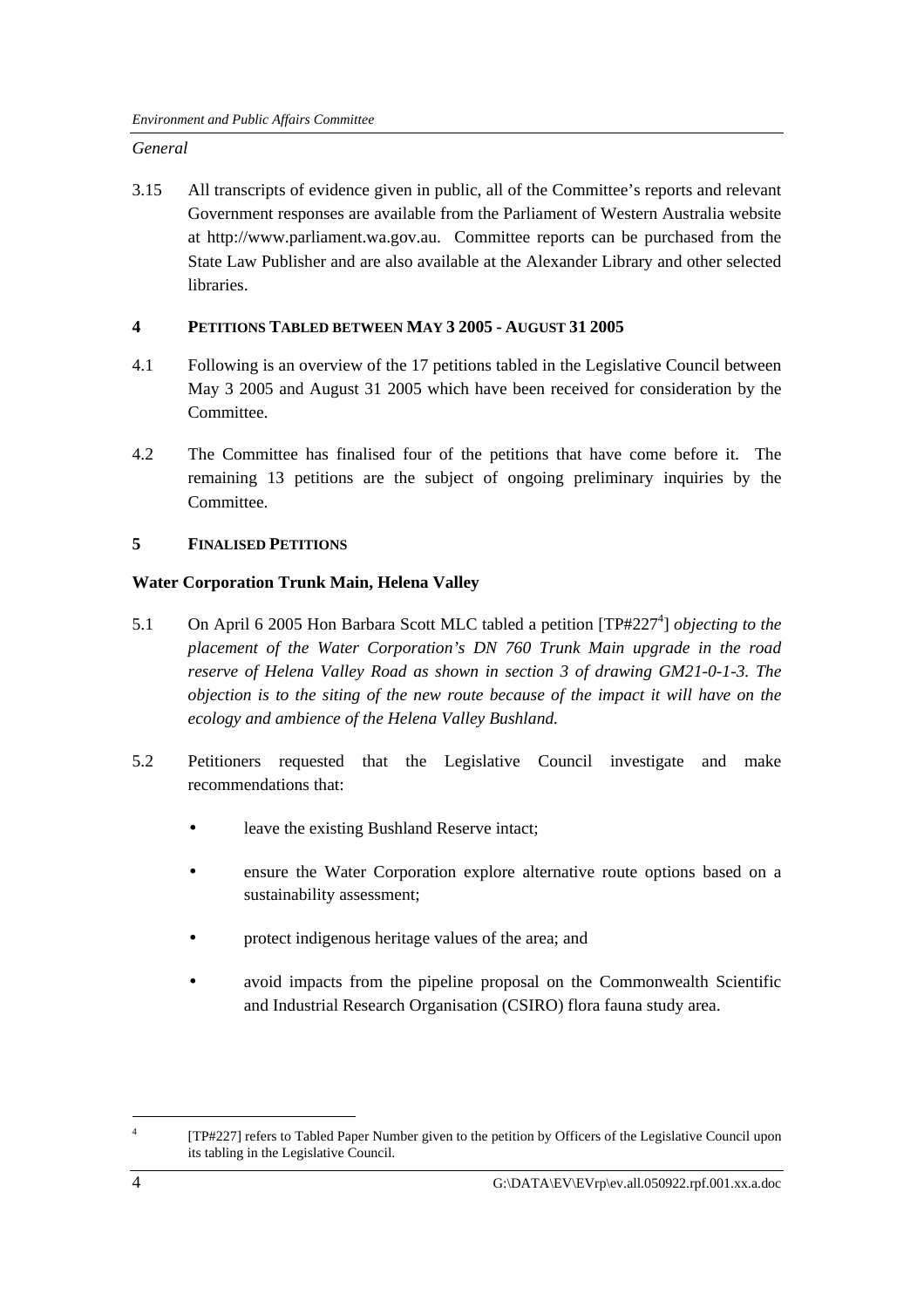- 5.3 As the Committee received no further information in response to its invitation for submissions in relation to the content of the petition, the Committee resolved to finalise the petition on August 17 2005.
- 5.4 The Committee considers that the views of the petitioners have been brought to the attention of the Parliament by the tabling of the petition.

#### **Perth Water Supply from the Kimberley**

- 5.5 On April 26 2004, Hon Robin Chapple MLC<sup>5</sup>, tabled a petition [TP#264] requesting the Legislative Council:
	- *1) Investigate local alternatives to ensure adequate water supplies in the Perth metropolitan area; and*
	- *2) Recommend to the Government that the issue of water use in the metropolitan area be dealt with locally and not attempt to resolve water problems in the Perth metropolitan area by taking water from the Kimberley.*
- 5.6 The Government established an expert panel to inquire into and report on water supply from the Kimberley region to Perth. The panel's review is explained as follows:

*This review will provide organisations with an opportunity to have their Kimberley water supply proposals evaluated through a single review mechanism.* 

*The review will include a public process involving a series of community presentations to outline the findings of the evaluation process. The expert panel is expected to report on its findings to the Western Australian Government by September 2005.<sup>6</sup>*

- 5.7 The Committee advised the tabling member and principal petitioner of the Government's expert panel review and referred them to the relevant website, http://www.ourwaterfuture.com.au.
- 5.8 The Committee considered that the views of the petitioners had been brought to the attention of the Parliament by the tabling of the petition. The Committee resolved to finalise the petition on June 22 2005.

#### **Cane Toads**

 $\overline{a}$ 

5.9 On May 3, 6, 18, 19, 25, June 21 and August 16 2005, Hon Robin Chapple MLC and Hon Giz Watson MLC tabled petitions [TP#290, TP#329, TP#349, TP#350, TP#351,

<sup>5</sup> Mr Robin Chapple tabled petitions when a Member of the Legislative Council. Mr Chapple's seat was vacated on May 22 2005 on expiry of his fixed four year term.

<sup>6</sup> See http://www.ourwaterfuture.com.au (accessed on 23/06/05).

G: $\Delta$ DATA\EV\EVrp\ev.all.050922.rpf.001.xx.a.doc 5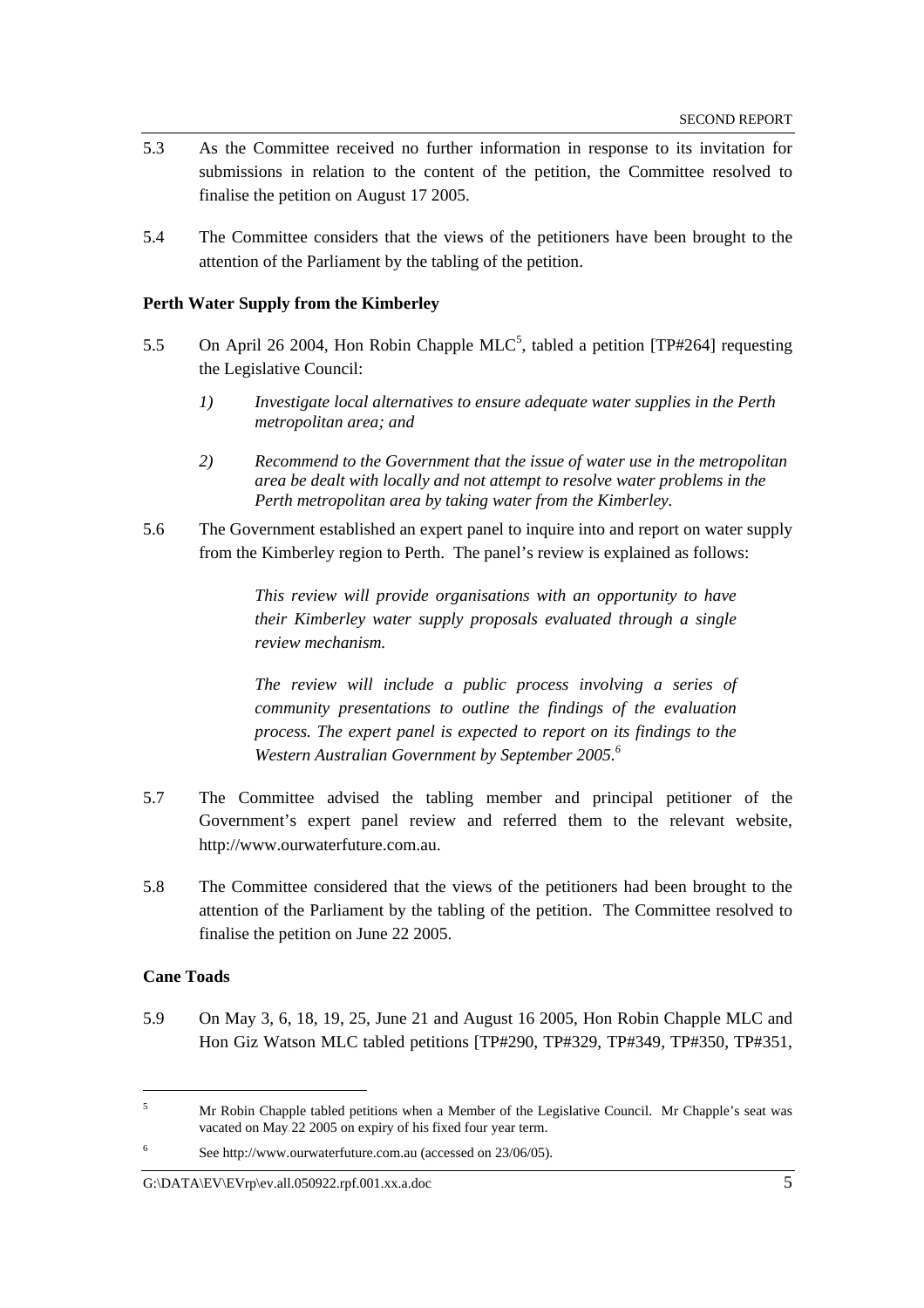TP#365, TP#390, TP#391, TP#392, TP#417, TP#418, TP#419, TP#420, TP#421, TP#422, TP#424, TP#425 and TP#544], requesting the Legislative Council:

- *(1) Establish what methods exist or are under study nationally for the containment or eradication of cane toads;*
- *(2) Investigate all methods of physical restriction of cane toads into Western Australia;*
- *(3) Make recommendations as to effective short and long-term strategies for preventing cane toads becoming established in any part of Western Australia.*
- 5.10 Submissions were received from four principal petitioners. The Committee also received correspondence from both the Minister for the Environment and the Minister for Agriculture.
- 5.11 The Committee notes that in December 2004, the Department of the Environment together with the Department of Agriculture launched the State Cane Toad Initiative.
- 5.12 On Wednesday August 17 2005, the Committee held a public hearing with Mr Gordon Wyre, Acting Director, Nature Conservation, Conservation and Land Management (**CALM**). Mr Wyre addressed many of the issues raised by petitioners in their submissions and explained the strategy of the State Cane Toad Initiative.<sup>7</sup>
- 5.13 The Committee considers that the cane toad poses a serious risk to Western Australia's environment - including its flora, fauna and aquatic systems - as well as its Indigenous culture and more generally, the Western Australian lifestyle.
- 5.14 On September 15 2005, the Committee tabled a separate report in relation to the petition: *Report No 1 A Petition into Preventing the Entry and Establishment of the Cane Toad in Western Australia*.
- 5.15 The Committee considers the concerns of petitioners have been brought to the attention of the Parliament by the tabling of the petition and the Committee's report. In view of the Committee's intention to table a separate report, the Committee finalised the petition on August 31 2005.

<sup>7</sup> A copy of the transcript is available at http:www.parliament.wa.gov.au\Committees\Environment and Public Affairs Committee.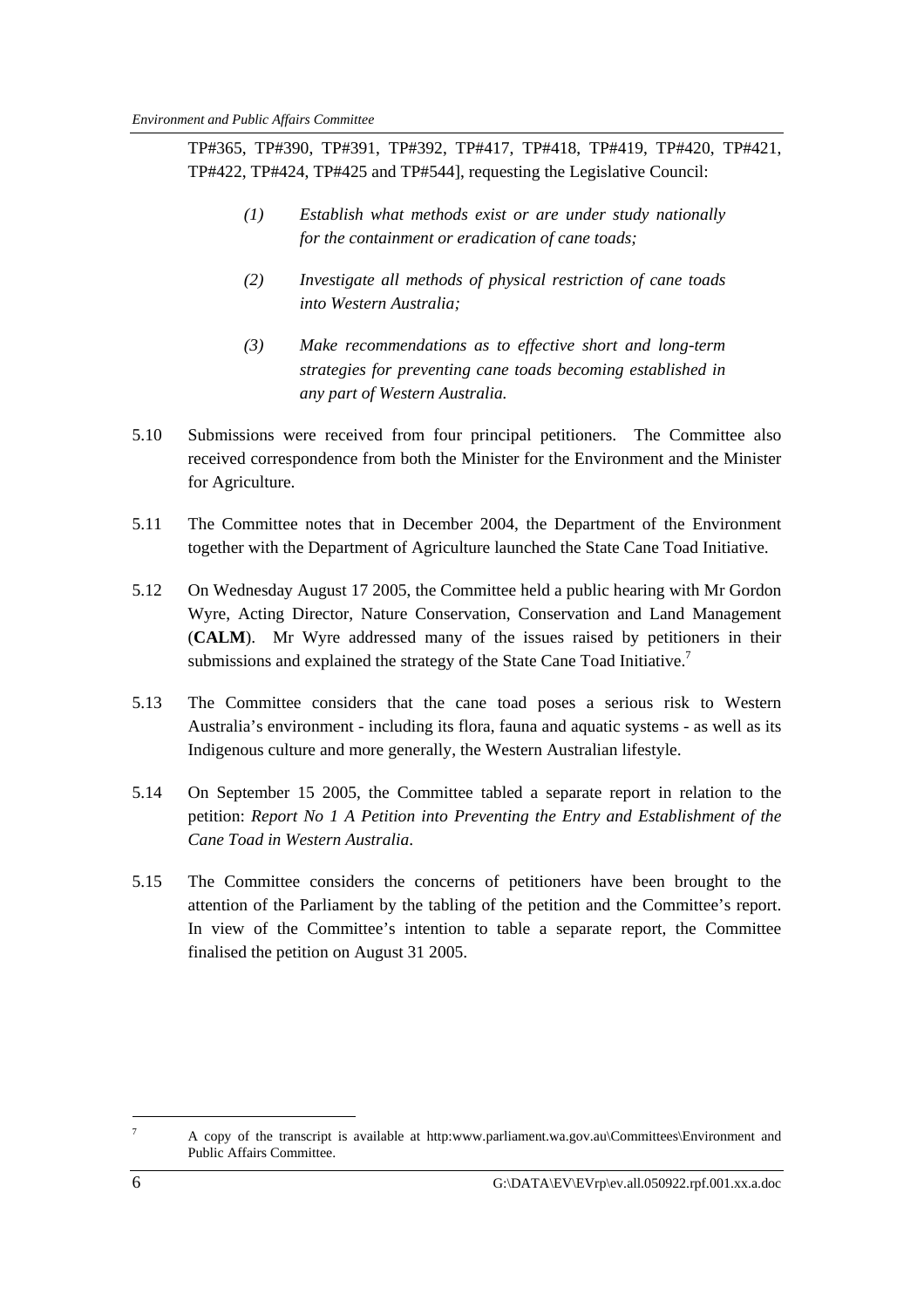#### **Resumption of Land for Public Use**

5.16 One May 19 2005, Hon Derrick Tomlinson<sup>8</sup> MLC tabled a petition [TP#363] respectfully requesting the Legislative Council to support:

> *rectifying the discrimination and financial loss that exists where privately owned land has become subject to full or partial resumption or limitation of free and uninterrupted use when the land is required for a public purpose.*

- 5.17 Petitioners further requested that the Legislative Council "*will consider and adopt*  Legislation that provides a fairer and more equitable means for determining market *value on an unaffected basis and compensation.*"
- 5.18 The Committee wrote to the tabling member and the principal petitioner advising that the Committee considers that the matters raised in this petition have been widely canvassed and adequately addressed by the Legislative Council's Public Administration and Finance Committee's report *Impact of State Government Actions and Processes on the Use and Enjoyment of Freehold and Leasehold Land in Western Australia*, tabled on May 14 2004. The Committee notes that the abovementioned report, together with the Government's response to the recommendations contained in the report, are available on the Parliament of Western Australia website at www.parliament.wa.gov.au.<sup>9</sup>
- 5.19 The Committee considers the concerns of petitioners have been brought to the attention of the Parliament by the tabling of the petition. The Committee finalised the petition on June 30 2005.

#### **6 PETITIONS CURRENTLY BEFORE THE COMMITTEE**

- 6.1 The following petitions are currently the subject of ongoing inquiries by the Committee:
	- a) Bluegum and Commercial Forestry Ban Porongurup. Petition tabled by Hon Giz Watson MLC on April 6 2005 [TP#228];
	- b) Dual Carriageway Wanneroo and Yanchep Roads. Petition tabled by Hon George Cash MLC on May 17 2005 [TP#352];
	- c) Goldfields Juvenile Detention Centre. Petition tabled by Hon Barbara Scott MLC on May 19 2005 [TP#352];

 $\overline{a}$ 

<sup>8</sup> Hon Derrick Tomlinson tabled this petition when a Member of the Legislative Council. Hon Derrick Tomlinson's seat was vacated on May 22 2005 on expiry of his fixed four year term.

<sup>9</sup> See http://www.parliament.wa.gov.au then select the following: 'Committees', 'Past Committees', 'Public Administration and Finance Committee'.